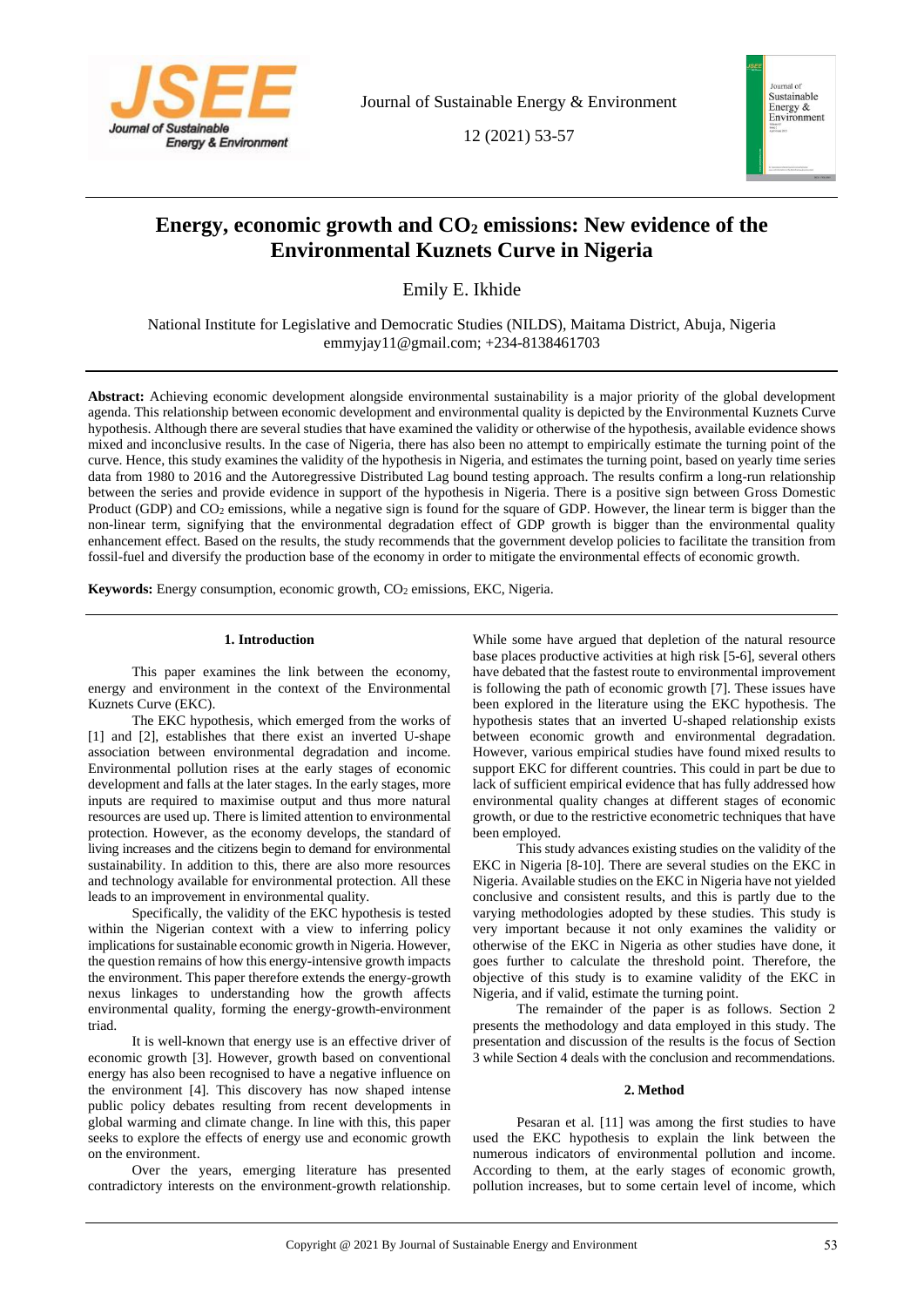varies for different indicators and different countries, and after a while this relationship reverses, so that at very high-income levels, economic growth tends to lead to environmental improvement [6].

The long-run relationship between Gross Domestic Product (GDP) and  $CO<sub>2</sub>$  emission was established within an ARDL bounds testing approach advanced by [11] and [12] and is based on the following validations. First, the order of integration of the series does not matter as, unlike other conventional cointegration techniques, the ARDL does not enforce a limiting assumption that every variable in the regression must be integrated of the one order. Secondly, even though other cointegration methods may be sensitive to the sample size, the ARDL approach is more appropriate and appropriate for a small sample. Appropriate modification of the order of ARDL technique can also correct and provide impartial estimates of the long-run model and valid t-statistics even when some of the regressors are endogenous.

Given the specific objective of this study, the study followed the empirical study of [13] and [14] who employed the EKC method with the simple standard functions of levels of income using logarithmic dependent and independent variables. The model is specified as follows:

$$
LNCO_2PC_t = \alpha_0 + \alpha_1 LNEPROD_t + \alpha_2 LNGDPPC_t + \alpha_3 LNGDPPC_t^2 + \varepsilon_t \dots \tag{1}
$$

Where  $CO<sub>2</sub>PC$  denotes  $CO<sub>2</sub>$  emissions per capita, *EPROD* stands for energy consumption, GDPPC is gross domestic product per capita, and  $GDPPC<sup>2</sup>$  is the square of GDP per capita.  $\alpha_0$ ,  $\alpha_1$ ,  $\alpha_2$ ,  $\alpha_3$  are the coefficients to be estimated while  $\varepsilon_t$  is the error term. The LN indicates that the series are in log form.

The turning point (threshold) of the quadratic relationship between economic activity and the quality of environment is obtained from the partial derivate of Equation 2 as below:

$$
\frac{\partial LNCO_2PC}{\partial LNGDPPC} = \alpha_{2,t} + 2(\alpha_{3,t})LNGDPPC_t.... \tag{2}
$$

The turning point where the GDP effect switches from negative to positive and vice versa occurs where the slope is zero. Thus if we substitute this point and solve for GDP we obtain

$$
LNGDPPC_t = \frac{-\alpha_{2,t}}{2(\alpha_{3,t})} \dots \dots \dots \dots \tag{3}
$$

Equation 3 also confirms the shape of the relationship whether concave ( $\alpha_{3,t}$  is negative) or convex ( $\alpha_{3,t}$  is positive).

The ARDL representation of Equation 4 below in natural  $log$  form indicates that  $CO<sub>2</sub>$  tends to be influenced and explained by its past values, the past values of all the explanatory variables as well as the change in the past values of all the variables in the model.

$$
\Delta LNCO_2PC_t = \alpha_0 + \alpha_1 LNCO_{2t-1} + \alpha_2 LNEPROD_{t-1} + \alpha_3 LNGDPPC_{t-1} + \alpha_4 LNGDPPC_{t-1}^2 + \sum_{t=1}^{n} \phi_1 \Delta LNCO_{2t-1} + \sum_{t=1}^{n} \phi_2 \Delta LNEPROD_{t-1} + \sum_{t=1}^{n} \phi_3 \Delta LNGDPPC_{t-1} + \sum_{t=1}^{n} \phi_4 \Delta LNGDPPC_{t-1}^2 + ECT_{t-1} + \varepsilon_t
$$
\n(4)

Where  $\alpha_0$  is a constant term,  $\alpha_1$  to  $\alpha_4$  are long-run coefficients,  $\phi_1$ to  $\emptyset_4$  stand for the short-run coefficients,  $\Delta$  is the lag operator, and all other variables are as defined above. The  $ECT$  is the error correction term, derived from residuals generated from the original function. It shows the adjustment process of the short- to long-run equilibrium relationship between economic growth,

energy utilisation and other specified independent variables in Nigeria. As is standard, the coefficient of the  $ECT$  term is expected to be negative and statistically significant for there to be short-run adjustment to long-run equilibrium. The error term  $\varepsilon_t$  is expected to be normally distributed where each individual error term is centred on zero with the same spread so that an error drawn has no effect on another error drawn, meaning that errors are serially independent.

### **2.1 Data source**

The paper utilised yearly time series data for the period 1980 to 2016. The data was sourced from the World Development Indicators (WDI) of the World Bank and the U.S. and Energy Information Administration (EIA). The choice of time period was guided by the availability of data for all the variables of interest. Specifically, data on CO<sub>2</sub> emissions (metric tons per capita), is obtained from the World Development Indicator of the World Bank. It represents total CO<sub>2</sub> emissions from the combustion of fossil fuel. Although there are several indicators of environmental quality,  $CO<sub>2</sub>$  emissions are widely used in the literature due to the critical role of CO<sup>2</sup> emissions in climate change and global warming [15-16]. GDP per capita is used as a measure of economic growth in this study. This measure is more appropriate because it indicates the average standard of living of the population which is a main driver of environmental quality [17]. Energy consumption is also included in the model because it is a main driver of environmental quality. Recent evidence has shown that combustion of fossil fuel is the leading cause of man-made climate change, hence its inclusion in the model [18-19]. Energy consumption is measured as the total energy consumed from coal, natural gas, petroleum and other liquids, nuclear, renewable and others. The GDP data are in constant 2010 U.S. dollars.

## **3. Results and discussion**

The results of the analysis are presented in this section. The results are further discussed in the light of the specific situation of Nigeria.

#### **3.1 Stationarity test**

The bounds testing approach to cointegration requires variables to be stationary at levels or at most at first difference, giving it an advantage over other methods such as Johansen that require all variables to be stationary at first difference. In this paper, the test for stationarity in all the variables is done with two popular tests: the Augmented Dickey-Fuller (ADF) test, and the Phillips- Perron (PP) test. The ADF tests the null hypothesis of the presence of unit root. The ADF statistics is expected to be negative, and the more negative it is, the stronger the rejection of the hypothesis that there is the presence of unit root. The PP test also examines the null hypothesis of a unit root in a data series. But it modifies the ADF statistic by incorporating autocorrelations and heteroscedasticity. However, it is non-parametric, as it does not require to select the level of serial correlation as in the ADF.

The results of the ADF and PP stationarity tests are presented in Table 1. The results show that all the variables are not stationary at levels for both tests. However, they become stationary after first differencing. When the intercept and trend are considered, only energy production is stationary at levels. However, all the other variables are stationary after first differencing. Both tests show mixed results of the stationarity of the variables. The differences in the order of integration among the variables provide strong justification for the bounds testing approach to cointegration.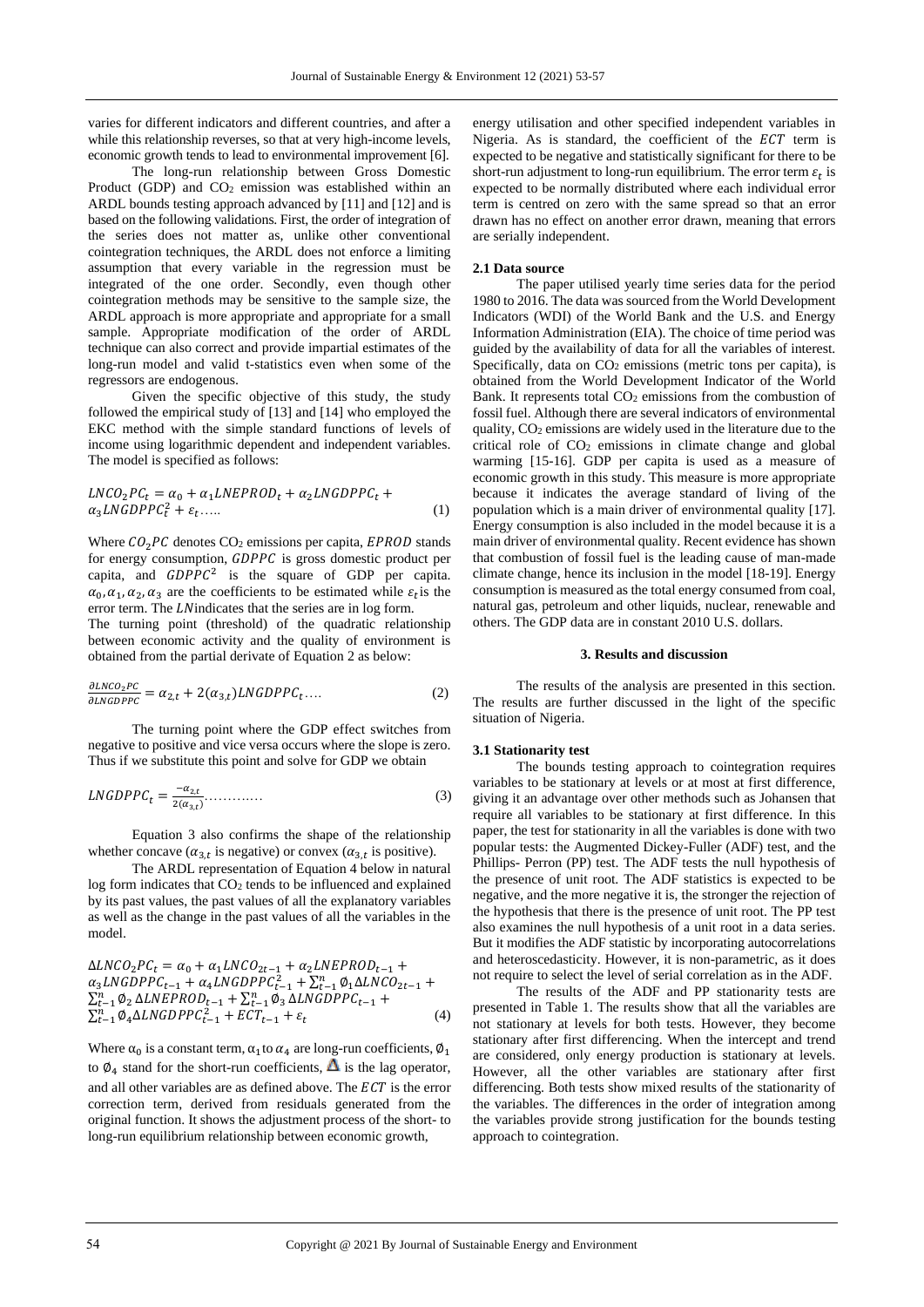| Variables            | ADF            |                | PP             |                | Decision |
|----------------------|----------------|----------------|----------------|----------------|----------|
|                      | Levels         | $1st$ Diff     | Levels         | $1st$ Diff     |          |
| LNCO <sub>2</sub> PC | $-1.722758$    | $-6.205237***$ | -1.778535      | $-6.248437***$ | I(1)     |
| LNEPROD              | $-0.533434$    | $-6.640630***$ | $-0.580186$    | $-10.83595***$ | I(1)     |
| <b>LNGDPPC</b>       | 0.929579       | $-4.984696***$ | 0.627129       | $-4.981328***$ | I(1)     |
| LNGDPPC <sup>2</sup> | 0.953150       | $-4.971216***$ | 0.645042       | $-4.967360***$ | I(1)     |
| Intercept & Trend    |                |                |                |                |          |
| LNCO <sub>2</sub> PC | $-2.138497$    | $-6.126482***$ | $-2.200071$    | $-6.170605***$ | I(1)     |
| <b>LNEPROD</b>       | $-5.306692***$ |                | $-5.101409***$ |                | I(0)     |
| <b>LNGDPPC</b>       | $-3.006103$    | -5.099314***   | $-2.944547$    | $-5.099314***$ | I(1)     |
| LNGDPPC <sup>2</sup> | $-2.967649$    | $-5.097776***$ | $-2.907919$    | $-5.097776***$ | I(1)     |

**Table 1.** Augmented Dickey-Fuller and Phillips-Perron unit root tests.

## **3.2 Cointegration analysis (bounds testing approach)**

To determine the cointegration link between energy consumption, economic growth and environmental degradation in Nigeria, the unrestricted error correction model is estimated and an ARDL (3, 0, 6, 4) is chosen based on the Akaike Information Criteria for the lag length selection. Following this was the estimation of the restricted error correction model where the selection of the best economic and statistical properties is presented and discussed.

The test for long-run co-integration among the specified variables enables the identification of the short- and long-run relationship possibility under the bounds testing procedure. The error correction term, derived from the level form estimate of Equation 4, indicates the speed of adjustment of the short- to longrun equilibrium relation of growth and environment in Nigeria. Bounds testing requires a test of the combined significance of the variables in the model or an F- (Wald test) under the null hypothesis that all variables in the model are jointly insignificant. Consequently, a statistically significant F-statistic is compared with the upper bounds of the critical values provided in [11] for establishing a long-run relationship among stationary variables in the model. An F-statistic of 4.87 as shown in Table 2 is sufficient for the strong rejection of the null hypothesis of no long-run relationship between real output and the specified determinants in Nigeria as this exceeds the 5 per cent critical value for the upper bounds test critical values.

| <b>Table 2. ARDL</b> bounds test. |  |
|-----------------------------------|--|
|-----------------------------------|--|

| <b>Test Statistic</b>        | Value        |              |  |
|------------------------------|--------------|--------------|--|
| F-statistic                  | 4.869        |              |  |
| <b>Critical Value Bounds</b> |              |              |  |
| Significance                 | $I(0)$ Bound | $I(1)$ Bound |  |
| 10%                          | 2.618        | 3.532        |  |
| 5%                           | 3.164        | 4.194        |  |
| $\frac{0}{0}$                | 4.428        | 5.816        |  |

Table 3 shows estimates of the long-run relationship and confirms that most parameters have the expected signs. The results suggest a positive effect of GDP per capita on CO<sup>2</sup> emissions per capita, and a negative effect of the squared term of GDP per capita on CO<sub>2</sub> emissions per capita. This result confirms the EKC hypothesis for Nigeria. It implies that economic growth increases environmental pollution to a level after which environment quality improves with further growth. As the economy begins to grow, there is less concern for the environment, and the main priority for policy makers is economic growth. During this period, CO<sup>2</sup> emissions will increase, leading

to environmental degradation. However, after the government had achieved economic growth to some extent, it will start paying more attention to CO<sup>2</sup> emissions and environmental quality. The increase in income will help the government to invest in new and advanced technologies, including renewable energy, which will help to reduce CO<sub>2</sub> emissions. The coefficient of GDP per capita is large, and consistent with the results of other studies such as [17].

The EKC turning point is presented in Figure 1. From the elasticity coefficients one can infer that the linear and non-linear terms for GDP per capita and square are 143.90 and -21.99 respectively, and both are highly significant. This provides evidence that supports an EKC hypothesis in Nigeria. The turning point where the GDP effect switches from positive to negative is equal to the logged GDP per capita of 3.27. The antilog of 3.27 is \$1,862. This implies that at the early stages of development, growth leads to an increase in carbon emission up to the threshold GDP per capita of \$1,862, after which the effect of GDP per capita on CO2 switches to negative and economic growth leads to decline in CO<sub>2</sub> emissions at the later stage of development. This means that after passing the threshold point of \$1,862, GDP growth is achieved alongside environmental improvement. The linear term is bigger than the non-linear term, signifying that the environmental degradation effect of GDP growth is bigger than the environmental quality enhancement effect. This could mean that although the data validates the EKC for Nigeria, economic growth increases CO<sup>2</sup> emissions than it reduces it. This could not be unrelated with Nigeria's fossil-fuel dominated economy. Fossil fuel is a major sector of the Nigerian economy. Hence, it is expected as fossil-fuel drive economic growth, there will be negative environmental impacts.



Figure 1. Plot of the EKC turning points.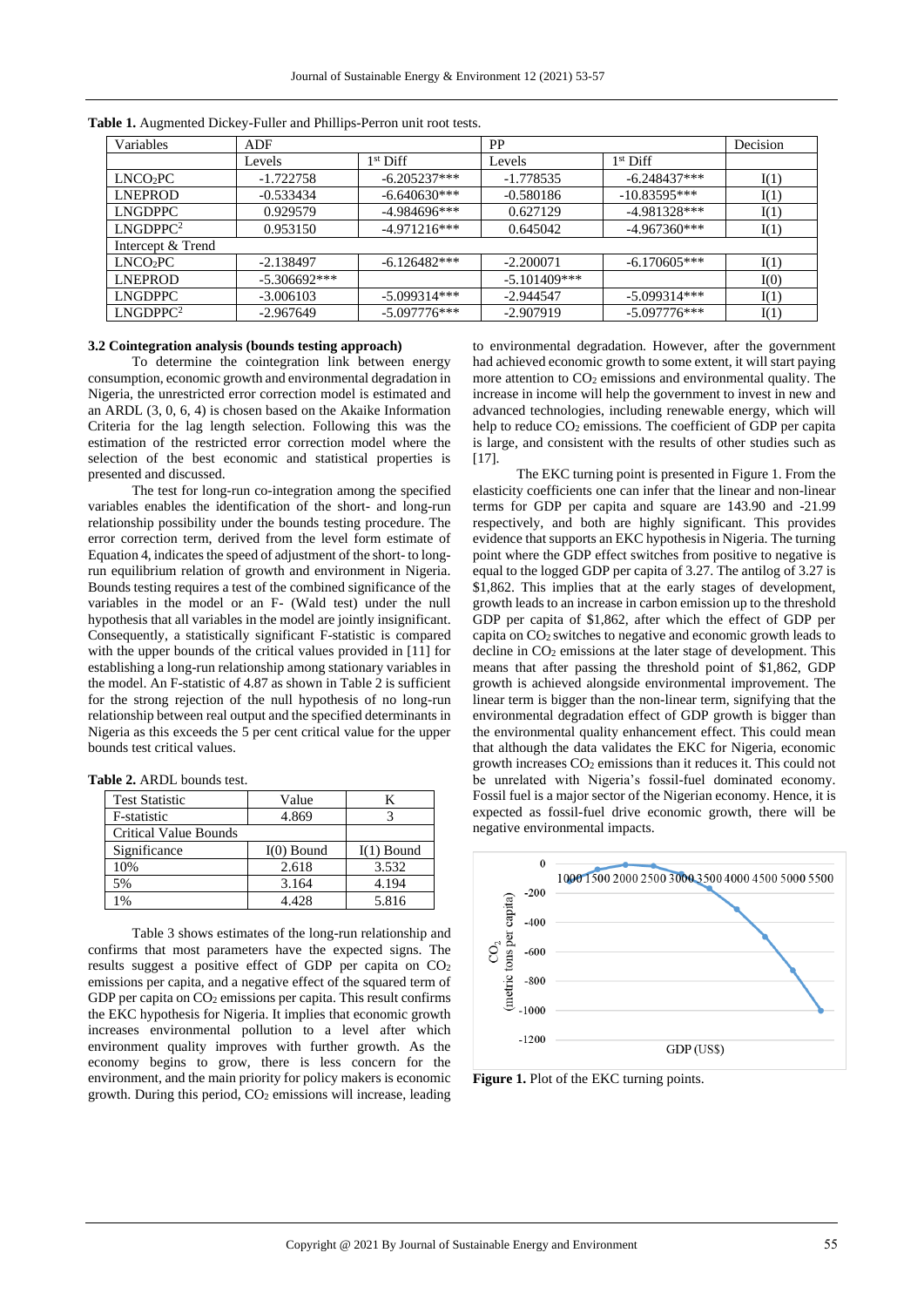| Variable                                           | Coef.       | Std. Error | <b>T-Statistics</b> | Prob. |
|----------------------------------------------------|-------------|------------|---------------------|-------|
| <b>LNEPROD</b>                                     | 0.662       | 1.198      | 0.552               | 0.589 |
| <b>LNGDPPC</b>                                     | 143.903     | 66.441     | 2.166               | 0.048 |
| LNGDPPC <sup>2</sup>                               | $-21.999$   | 10.221     | $-2.152$            | 0.049 |
| Turning Point (Threshold) Logged GDP per           | 3.27        |            |                     |       |
| capita                                             |             |            |                     |       |
|                                                    | $-238.6832$ | 112,8222   | $-2.116$            | 0.053 |
| $F-Statistic = 45.076(0002)$                       |             |            |                     |       |
| Durbin-Watson $= 1.79$                             |             |            |                     |       |
| R-Squared = $0.834$ ; Adjusted R-Squared = $0.724$ |             |            |                     |       |
| Standard error of regression= 0.059                |             |            |                     |       |

#### **Table 3.** Cointegration equation (long-run model).

**Table 4.** ARDL short-run model.

| Variables          | Coefficient | t-statistics | Prob.  |
|--------------------|-------------|--------------|--------|
| C                  | $-117.3314$ | $-2.228844$  | 0.0427 |
| $LNCO2PC(-1)*$     | $-0.491578$ | $-3.102563$  | 0.0078 |
| LNEPROD**          | 0.325419    | 0.624702     | 0.5422 |
| $LNGDPPC(-1)$      | 70.73997    | 2.216102     | 0.0438 |
| $LNGDPPC_2(-1)$    | $-10.81458$ | $-2.205711$  | 0.0446 |
| $D(LNCO2PC(-1))$   | 0.300164    | 1.382947     | 0.1883 |
| $D(LNCO2PC(-2))$   | 0.225926    | 1.450219     | 0.1690 |
| D(LNGDPPC)         | 78.53742    | 2.407002     | 0.0305 |
| $D(LNGDPPC(-1))$   | $-111.6434$ | $-3.459014$  | 0.0038 |
| $D(LNGDPPC(-2))$   | 68.24043    | 1.876238     | 0.0816 |
| $D(LNGDPPC(-3))$   | 35.50579    | 1.000555     | 0.3340 |
| $D(LNGDPPC(-4))$   | $-0.641076$ | $-1.034630$  | 0.3184 |
| $D(LNGDPPC(-5))$   | $-2.104339$ | -4.330309    | 0.0007 |
| D(LNGDPPC_2)       | $-12.13531$ | $-2.382144$  | 0.0319 |
| $D(LNGDPPC_2(-1))$ | 17.20545    | 3.396034     | 0.0043 |
| $D(LNGDPPC_2(-2))$ | $-10.88248$ | $-1.892678$  | 0.0793 |
| $D(LNGDPPC_2(-3))$ | $-5.802355$ | $-1.037552$  | 0.3171 |
| $ECT(-1)$          | $-0.491578$ | $-5.594958$  | 0.0001 |

Note: \* P-value incompatible with t-Bounds distribution, \*\* Variable interpreted as  $Z = Z(-1) + D(Z)$ .

Table 4 shows the parsimonious short-run estimates or the dynamic relationship between growth and the environment in the short run. The continuous switch in signs of both the linear and non-linear terms in the difference lagged terms confirm the dynamism in the relationship between the environment and economic activity. The coefficients of linear and non-linear terms of GDP per capita and GDP per capita squared also confirms the EKC relationship, but they are smaller than the long-run coefficient. The finding that the long-run income elasticity for CO<sup>2</sup> emissions is less than the short-run elasticity emphasises the long-run evidence in support of EKC in Nigeria [12]. Impact of energy production is very small and insignificant in the short run. A 1% increase in energy consumption is expected to raise emissions by 0.32%. This is lower than the long-run result, and could mean the polluters obey the rules in the short run but tend to evade the laws in the long run. The parameter which corrects for the error correction term (ECT-1) has the appropriate sign and is statistically significant. This suggests a 49 per cent adjustment speed of disequilibrium in the short-run to long-run equilibrium.

|  | <b>Table 5.</b> Diagnostic statistics. |  |
|--|----------------------------------------|--|
|--|----------------------------------------|--|

| <b>Serial Correlation</b>                           | 0.6759(0.0.8576) |
|-----------------------------------------------------|------------------|
| Heteroscedasticity (Breusch-Pagan)   0.6686(0.8079) |                  |
| Normality                                           | 6.9132(0.0315)   |
| Durbin-Watson                                       | 1.78             |
| <b>ARCH</b>                                         | 0.9078(0.09117)  |
| CUSUM at 5%                                         | Stable           |
| Adjusted $R^2$                                      | 0.7941           |

Values in parenthesis are *p*-values

The diagnostic tests (Table 5) show that the model is robust. The errors are serially independent with the LM test statistic of 0.68 and a probability value of 0.86, leading to the acceptance of the null hypothesis of serial independence of errors. The errors are homoscedastic. Other diagnostic tests including the Jarque-Bera Normality confirm the reliability of the model.

#### **4. Conclusion and recommendations**

The paper evaluated the link between economic growth and CO<sup>2</sup> emissions in Nigeria. The study employed annual time series data from 1980-2016, using an ARDL bound testing approach to examine the long-run relationship among energy consumption, economic growth and CO<sup>2</sup> emissions in Nigeria. Using the ARDL estimates we also calculated the threshold point for Nigeria for policy implications. The ADF unit root tests check for stationarity, and the ARDL approach to cointegration was employed for the EKC relation. The results confirm a long-run relationship among the series and provide evidence in support of EKC in Nigeria.

This result confirms the EKC hypothesis for Nigeria. Specifically, as economic growth increases it worsens the quality of the environment up to a level where improvements in environmental quality begin to occur with further growth. Overall results show that the net effect on the environment may be negative as the environmental degradation effect of growth is larger than the environmental quality enhancement effect. A unique feature of this paper is the computation of the threshold effect. The calculated threshold point of GDP per capita of \$1,862 implies that at the early stages of development, economic growth